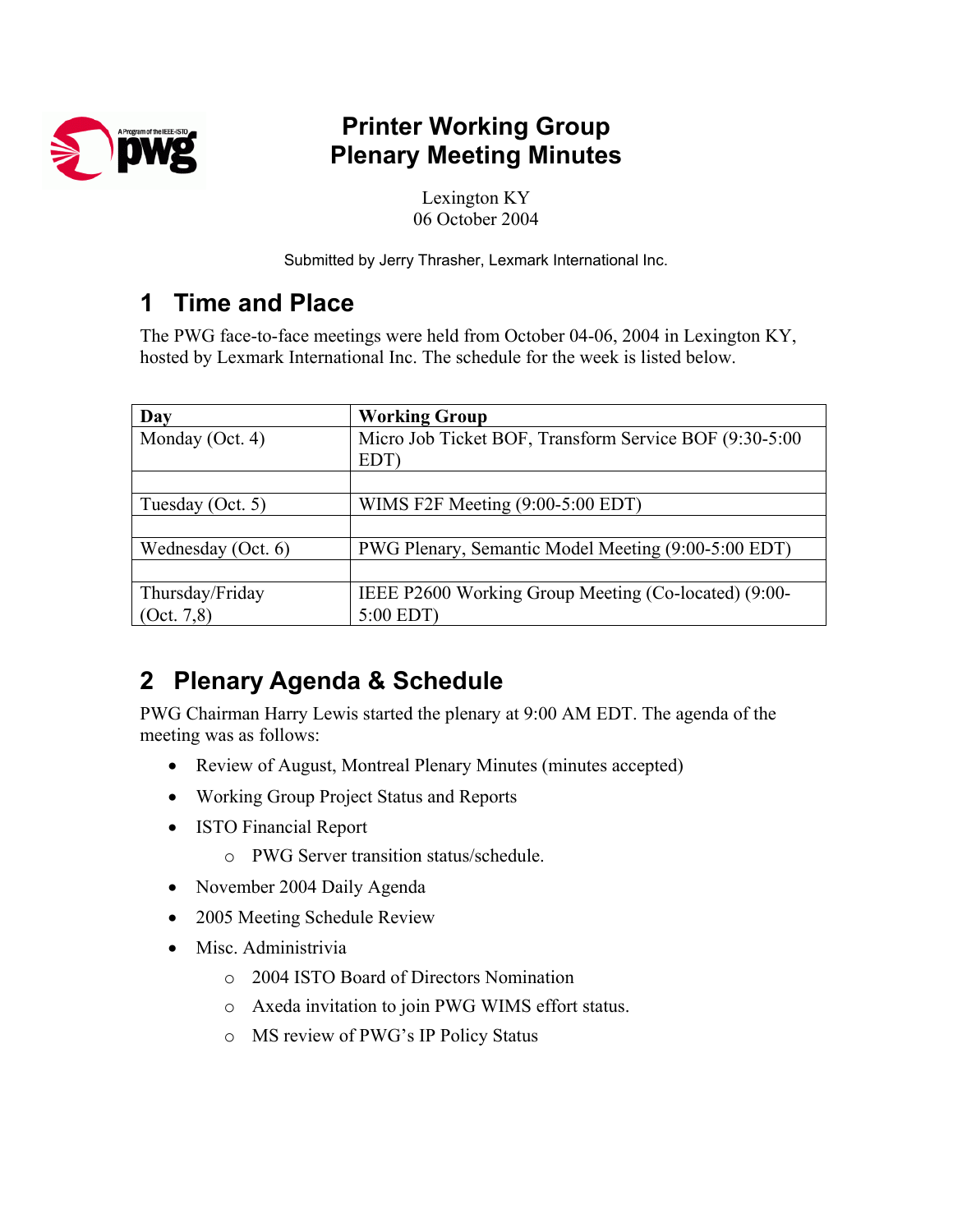

- PWG Issues/New Topics for PWG efforts
- PWG Process Document status/final review before formal vote.

The updated plenary presentation is located at the following url:

<ftp://ftp.pwg.org/pub/pwg/general/Plenary/PWGPlenaryOctober2004.pdf>

## **3 Meeting Attendees**

| <b>Attendee</b>         | <b>Company</b>              | <b>Email Address</b>       |
|-------------------------|-----------------------------|----------------------------|
| <b>In Person</b>        |                             |                            |
| Don Wright              | <b>Lexmark</b>              | don@lexmark.com            |
| <b>Harry Lewis</b>      | <b>IBM Printing Systems</b> | harryl@us.ibm.com          |
| <b>Jerry Thrasher</b>   | Lexmark International Inc.  | thrasher@lexmark.com       |
| Lee Farrell             | <b>CDA</b>                  | lee.farrell@cda.canon.com  |
| Peter Hansen            | Intermate                   | ph@intermate.com           |
| <b>Rich Gray</b>        | <b>Plus Technologies</b>    | rgray@plustechnologies.com |
| <b>William A Wagner</b> | <b>NetSilicon</b>           | wwagner@digi.com           |
| <b>Via Telecon</b>      |                             |                            |
| <b>Ira McDonald</b>     | <b>High North</b>           | imcdonald@sharplabs.com    |
| Peter Zehler            | <b>Xerox Corp</b>           | pzehler@crt.xerox.com      |

# **4 Reports from Constituent Working Groups**

### *4.1 Common Semantic Model – SM*

The Semantic Model working group is continuing to work on the extension process document for extending the Semantic Model. This extension process is dependent on the PWG Process 2.0 document being approved.

The main extension work currently underway is the addition of the semantics of the counters schema that are being developed in WIMS to address various aspects of accounting and billing with managed printers and MFPs.

Other work items that will be addressed later are the modeling of sub-units within a Printer /MFP (e.g., marker sub-unit, finisher sub-unit, etc….)

Requests from outside groups for Semantic Model extensions (UPnP, FSG) focus on standardizing of image-able area descriptions.

### *4.2 WIMS*

The WIMS working group is continuing to work on the model and methods for an Internet capable fleet management protocol.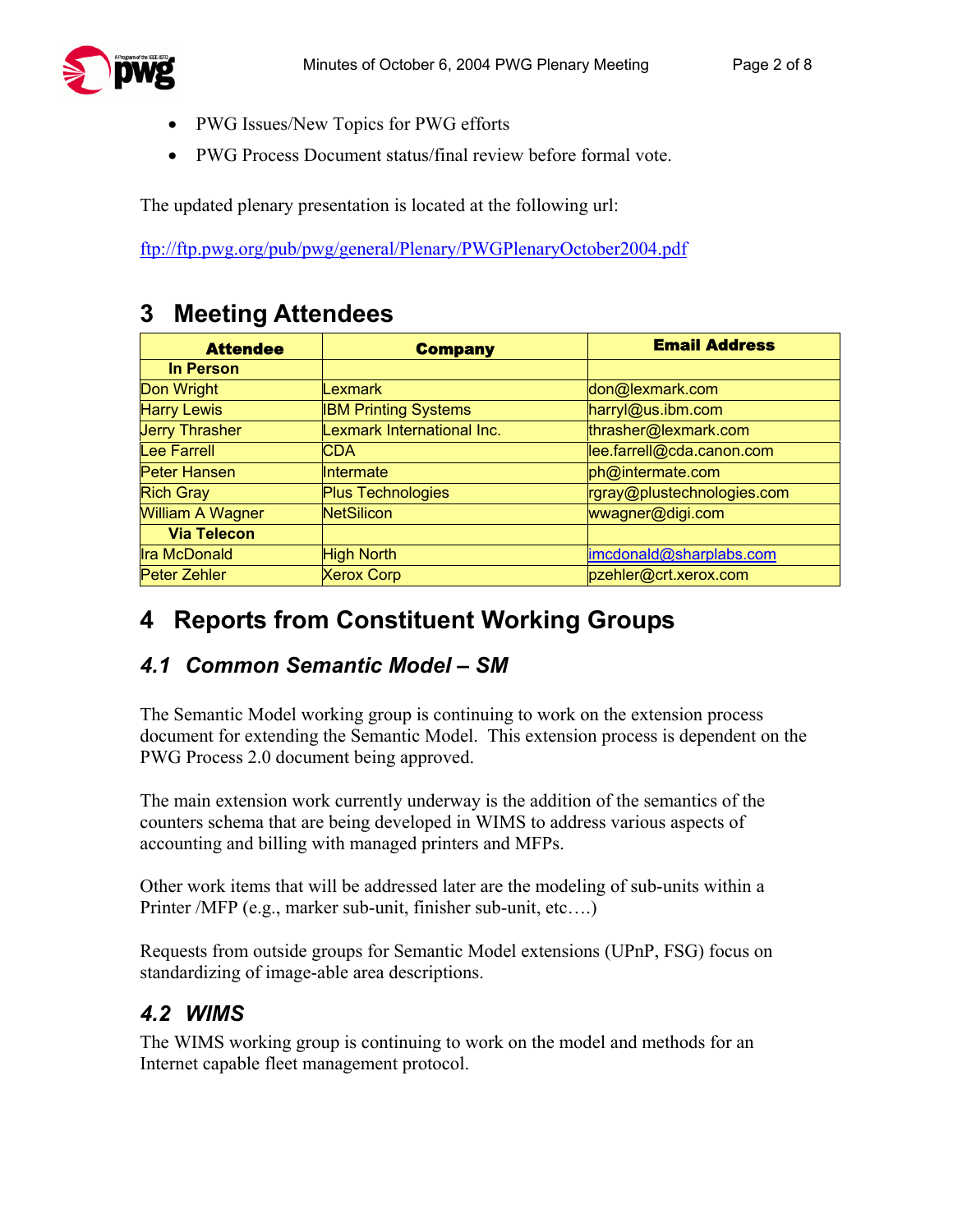

Decided to split the model and semantics definition of WIMS from the protocol encoding/binding section to allow for non-Web-Services protocols if appropriate.

Work continues on the development of a Counter schema and its associated specification (the most significant elements that might be usable for remote management and monitoring of an MFP) for use by WIMS as well as for extension of the PWG Semantic Model.

Work continues on the Imaging System Alert schema, Report schema, and Event schema. These are being reviewed and modified during weekly teleconferences. (See the WIMS directory on the PWG ftp site for these draft schemas and the mailing list archive for teleconference notices/minutes)

The major items that are remaining include a detailed WIMS Object specification for the different schemas (other than the Counter schema).

Prototyping:

IBM reported on their prototyping efforts. Their prototyping of the WIMS protocol currently include the "register for management" and "send report" operations using multiple plan IDs using SOAP/HTTP and included a proxy to selected Printer MIB variables accessed over SNMP.

There was a brief discussion on the possibility of defining non-SOAP-based HTTP protocols. (i.e., direct binding to HTTP) or other bindings such as email or direct TCP bindings. Further details of this discussion will be posted to the WIMS list.

### *4.3 Transform Services Interface (TFM)*

There is a straw-man proposal for the TFP protocol that is semantically aligned with the PWG Semantic Model and the PSI nomenclature. There currently is not enough interest/momentum to create a working group.

It was decided to try one more time to drum up interest from the industry (other than IBM). If no other parties express interest in participating, continuing work on this effort will be postponed until a time when the interest level warrants further work.

## *4.4 Micro-Job Ticket (MJT)*

There is a straw-man proposal for the Micro-Job-Ticket available in the "BOFs" directory on the PWG server.

Since the FSG working group is the main interested party, the effort may be better suited as an FSG specification. Ira is going to gauge their level of interest in championing this effort.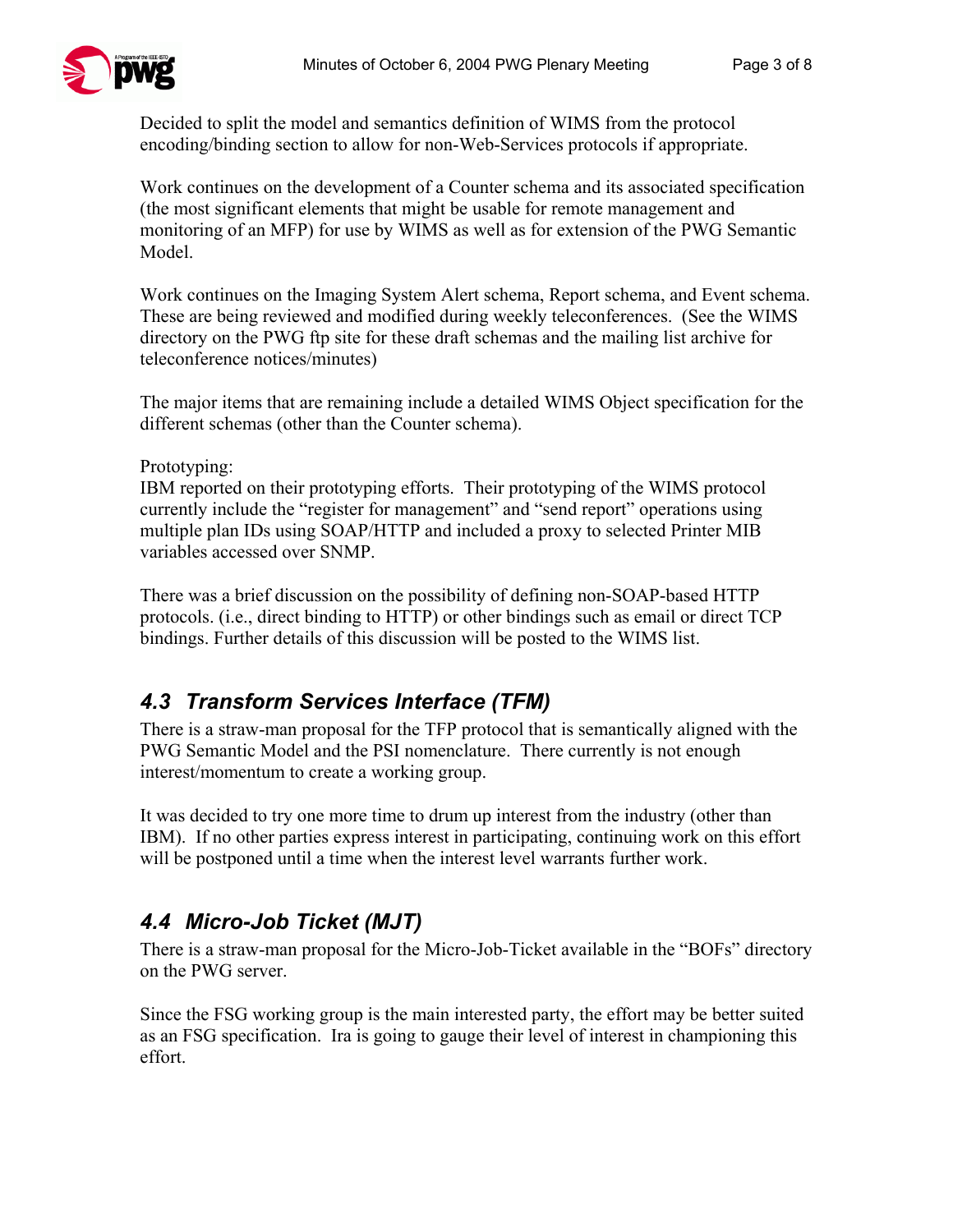Apple Computer Inc. is also continuing to pursue the level interest from the major inkjet vendors as well as specific handheld vendors in the Micro Job Ticket as well.

If neither of these parties returns with an indication greater interest, this effort will be postponed until a time when the interest level warrants further work.

## *4.5 Print Services Interface -PSI*

No formal working group meeting held during the week.

The PSI working draft specification has finished Last Call, however the final working draft that integrates the Last Call comments is still pending. The Formal Vote can not be issued until this working draft is completed.

The informative WSDL files that describe the PSI protocol operations have been completed.

## *4.6 IPP FAX – IFX*

No formal working group meeting held during the week.

The IPP Fax effort is in temporary hibernation at this time. The current plan for this is to finish the security recommendations section of the specification and to get the working draft in a technically complete state… This working draft will not be taken to a Formal Vote at this time due to the lack of prototyping of the protocol.

# *4.7 UPDF*

No formal working group meeting held during the week.

There is no new status for the UPDF Working group at this time…

## *4.8 MIBs*

No formal working group meeting held during the week.

There is no new status for the MIB Working Group at this time…

Highlights From the last meeting:

The Printer MIB v2 has been published as RFC 3805, the Finisher MIB has been published as RFC 3806, and the Char-Set MIB has been published as RFC 3808.

There are no other pending MIBs to be published in the IETF.

The UP3I group has requested additional MIB entries that need to be evaluated. This is scheduled to be discussed at the November, 2004 F2F meeting.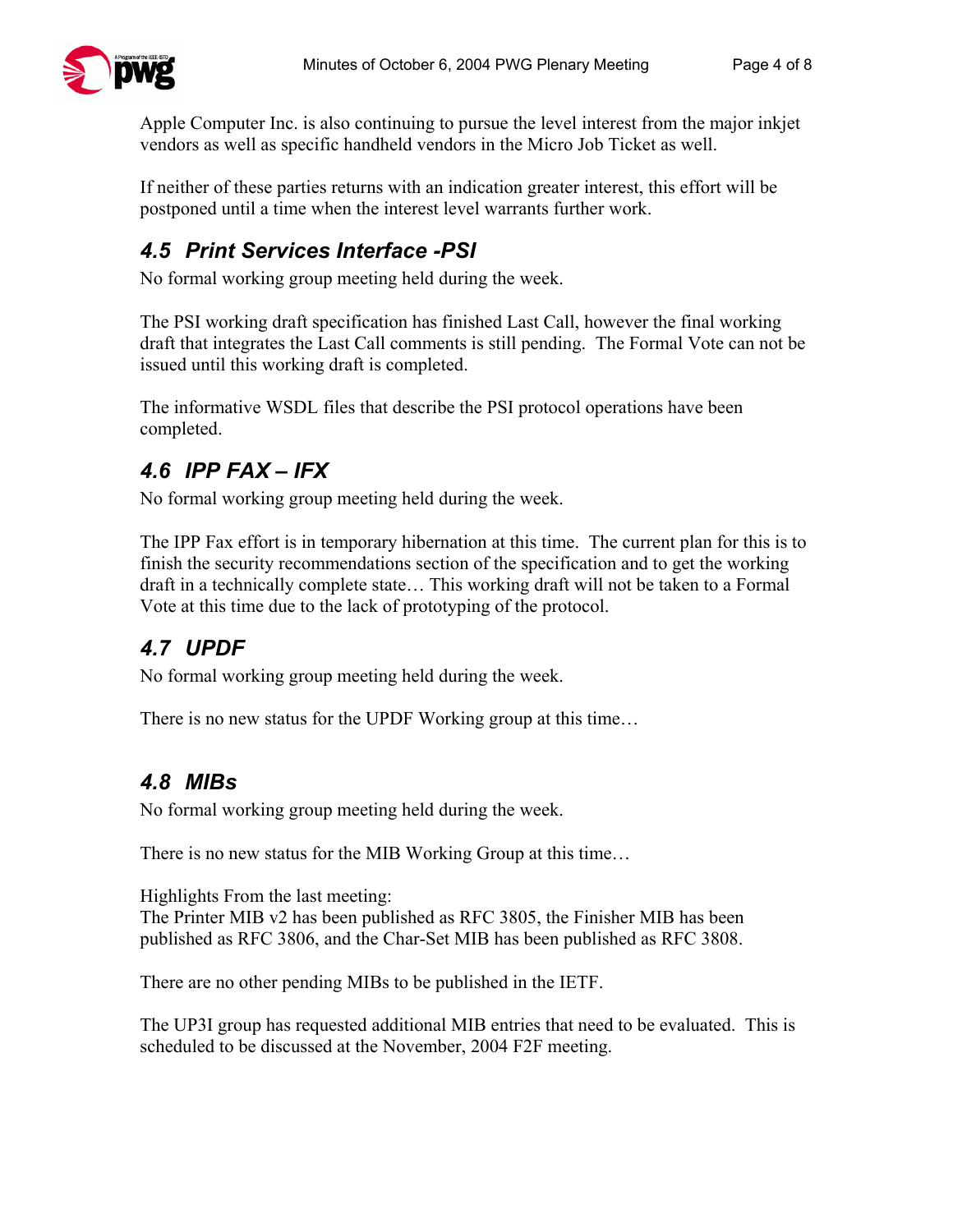### *4.9 XHTML-Print*

No formal working group meeting held during the week.

No new status for XHTML-Print…The W3C Candidate Recommendations are waiting for prototypes to progress to full Recommendation. There is work progressing on prototypes to full-fill this requirement.

### *4.10 PWG Process 2.0*

The Process Document is has completed Last Call and the Last Call comments have been integrated into a final draft to be sent for Formal Vote. After a final review of these edits, this process document will be sent for Formal Vote which will complete before the next F2F meeting.

# **5 PWG Financial Report**

Harry Lewis presented the PWG financial report prepared by the ISTO. Copies of these slides may be requested from the PWG chair.

There are currently 30 PWG member companies in good standing. (see the PWG web site)

**Action Item:** From the Financial Report: The companies greater that 180 days in arrears from the last meeting have not yet been removed from the ageing report. Harry Lewis will inform the ISTO office to write this debt off as bad debt.

**Action Item:** There is still no indication in the Financial Reports that Norbert Schade's personal PWG dues have been refunded (since his company has joined the PWG). Harry Lewis will verify with the ISTO that this has/will happen.

**Reminder:** The PWG Dues for 2005 will be \$1500.00 per company. Invoices will be sent out soon. Please make sure your company's financial infrastructure is expecting it.

### *5.1 PWG Server Transition Plan*

The key target dates for the transition to the new PWG server hardware platform are as follows:

| <b>Target</b>       |                                  |  |
|---------------------|----------------------------------|--|
| <b>Finish Date:</b> | Task:                            |  |
| Oct 11, 2004        | H/W assembly                     |  |
| Oct. 25             | O/S Install                      |  |
| Nov. 15             | Application install              |  |
| Dec. 6              | <b>Test on Protected network</b> |  |
| Dec. 10             | Relocate to Internet & test      |  |
| Dec. 12             | Replace production system        |  |
|                     |                                  |  |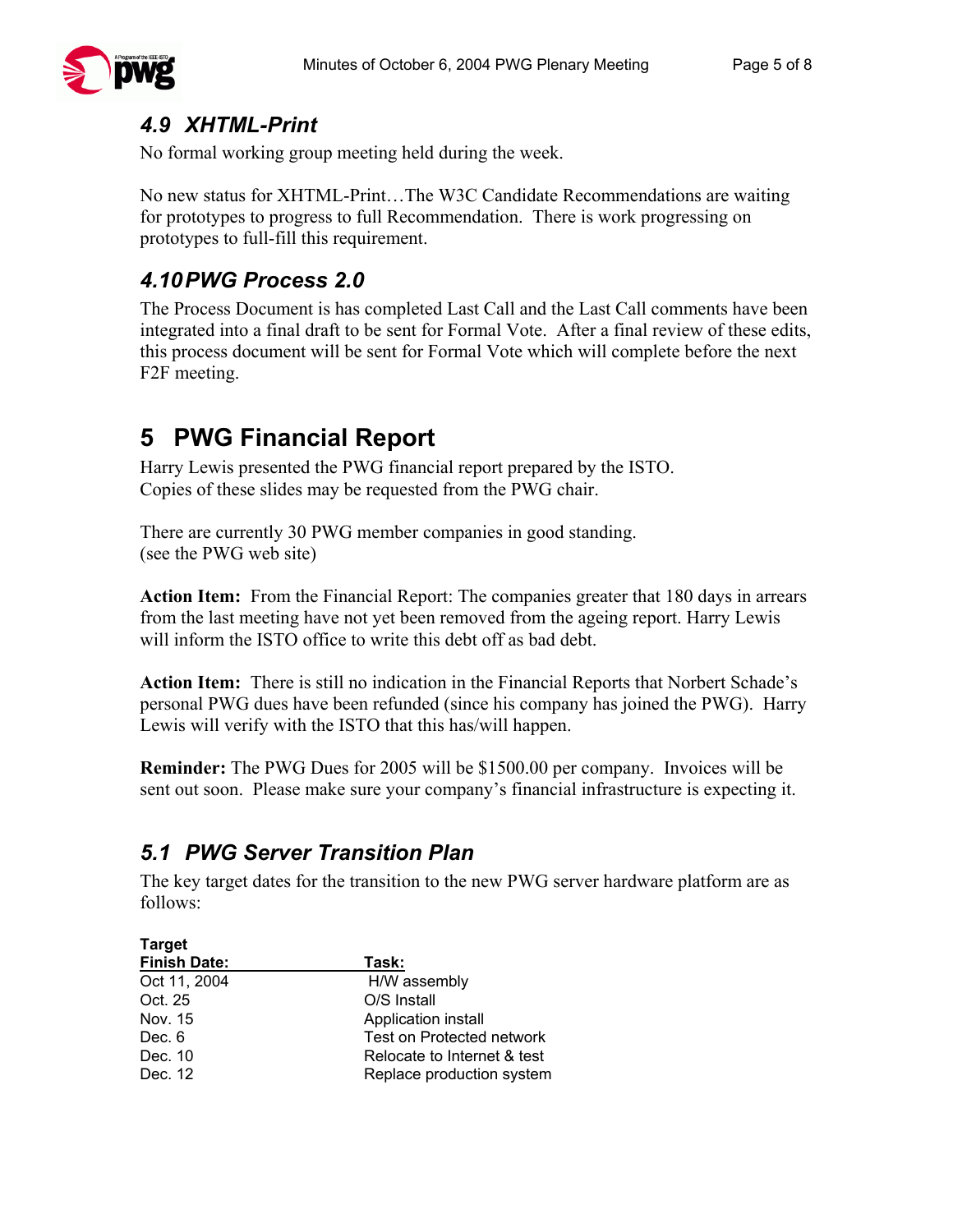

# **6 Next meeting (November) Day by Day Schedule**

The current November 15-19, 2004, meeting day planning was discussed. (San Antonio, TX). This meeting will be co-located with both the Free Software Group and the IEEE P2600 Hardcopy Device and System Security group.

The current agenda for the week is:

- Monday (FSG Day 1 (all day) in parallel with PWG **afternoon** discussion containing MJT, TFM, and UP3i requested MIB extension)
- Tuesday (FSG Day 2 in parallel with PWG WIMS), in the evening, there will be an FSG/PWG general brainstorming session.
- Wednesday (FSG/PWG/P2600 Extended Joint Plenary, and PWG Semantic Model)
- Thursday/Friday (IEEE P2600)

# **7 2005 Meeting Schedule**

The current PWG meeting schedule for 2005 was presented during the plenary meeting.

| 2005 Schedule Plan |                               |  |
|--------------------|-------------------------------|--|
| Week of            | Location                      |  |
|                    |                               |  |
| Jan 10-14          | <b>Tampa FL</b>               |  |
| Feb. 21-25         | Portland (Sharp host)         |  |
| <b>April 11-15</b> | Tokyo (hosted ??)             |  |
| May 16-29          | Toronto(Equitrac host)        |  |
| <b>July 11-15</b>  | San Francisco CA (Apple host) |  |
| Sept. 12-16        | <b>Madison WI</b>             |  |
| Oct 24-28          | New Orleans                   |  |
| Dec. 12-16         | San Diego CA                  |  |

All meeting dates are planned to coincide with IEEE P2600 F2F meetings.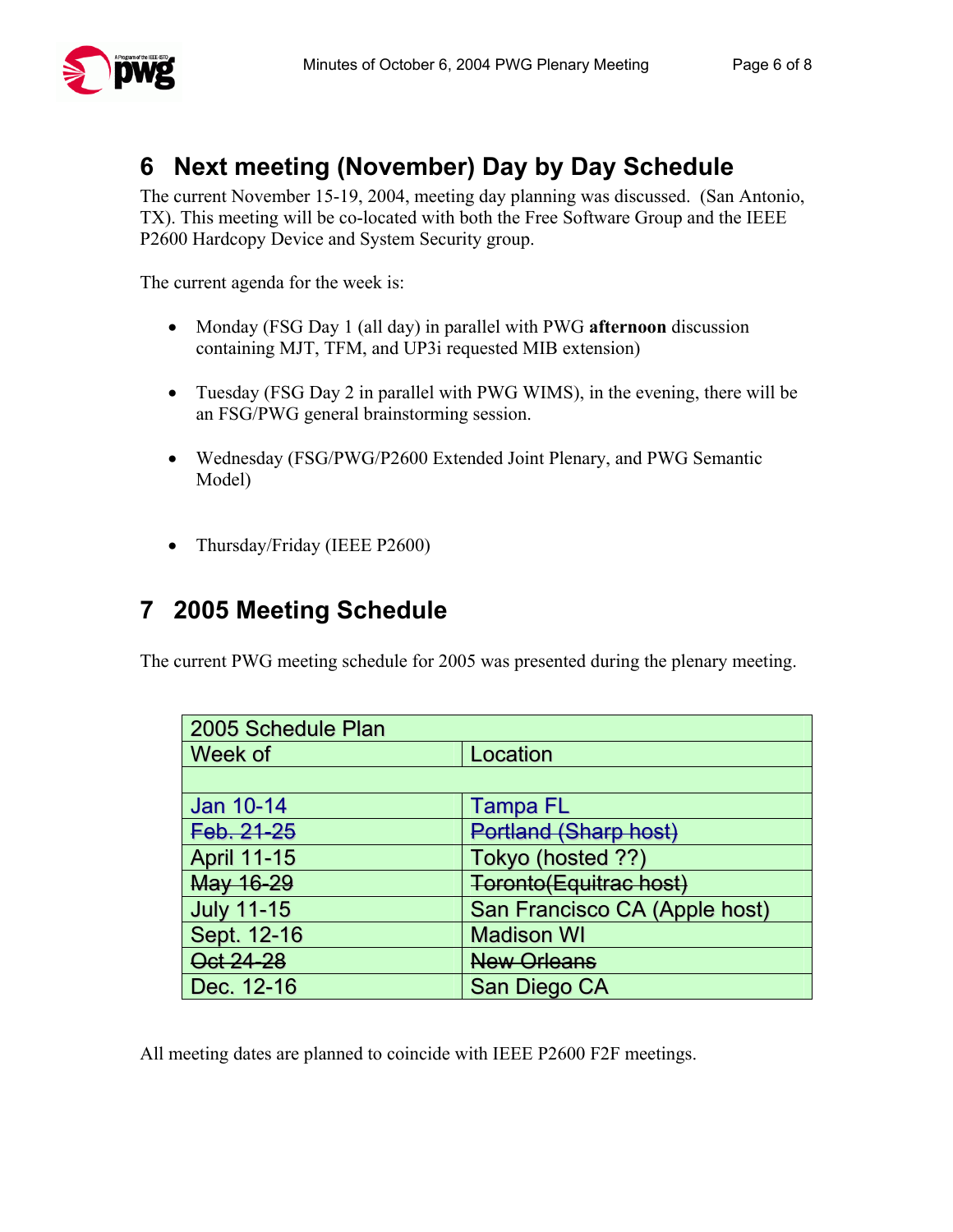The crossed out dates are meetings that could coincide with the IEEE P2600 if the PWG working groups need extra meetings.

There was a discussion about trying to switch the locations of the January (Tampa) and February (Portland area) locations to allow key companies in the region to attend the meeting. Since the February meeting is currently only the P2600 group, Sharp will be contacted about hosting the PWG as well. If this switch cannot be made, then it's possible that the first meeting of 2005 could be postponed until February 2005.

**Note:** Currently, there is a PWG/P2600 meeting scheduled for Tokyo in April. It would be desirable to have that meeting hosted by a PWG member company if possible.

# **8 PWG Misc. and Issues**

### *8.1 Miscellaneous (FYI)*

#### **Nomination Committee for 2004 ISTO Board of Directors**

Harry Lewis has been the representative from the PWG.

**Decision:** It was decided that Harry Lewis would continue to be the PWG representative to the ISTO Board of Directors.

#### **Axeda invitation to join the WIMS effort in the PWG**

An invitation was sent to Axeda regarding the WIMS effort and the possibility of them participation in this effort, there has been no reply to this invitation.

#### **MS is actively reviewing the PWG's IP Policy**

There is no publicly known motivation on Microsoft's part.

#### **Other**

There was a general comment that there needs to be a better indication of the level of interest of or "reality of adoption" for the PWG Candidate Standards and the PWG Working Groups efforts. This issue will be discussed further in future meetings.

### *8.2 PWG Issues for discussion*

### • **Industry shift to CE and Production Printing (VDP).**

This has resulted in a reduction in participation from companies that consider/view the PWG as more a Network Printing focused working group.

### • **Competing Standards**

Examples: